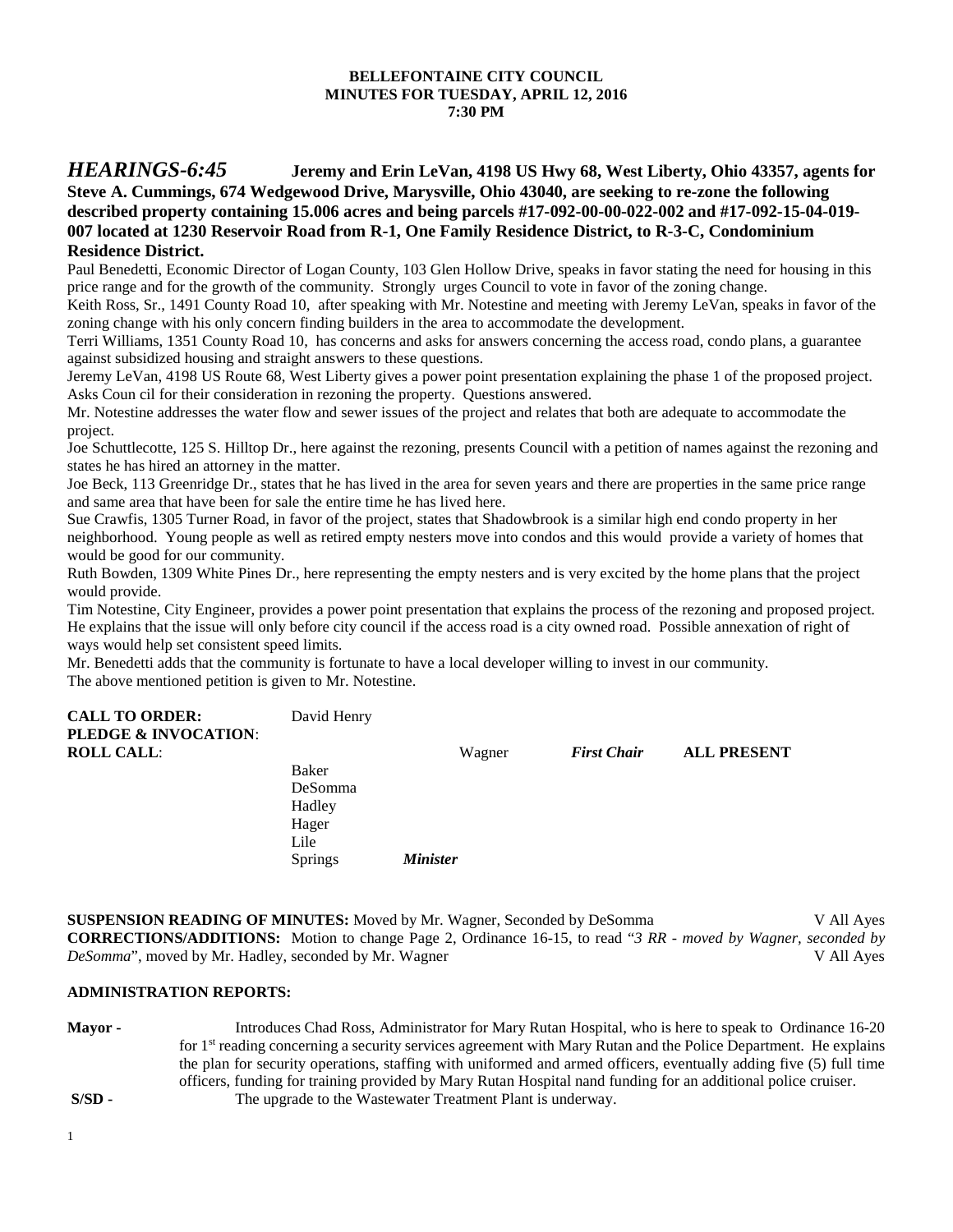|                       | Thanks to front page coverage in the Examiner, headway is being made with the trash problem. Citizens                  |
|-----------------------|------------------------------------------------------------------------------------------------------------------------|
|                       | are interested in volunteering to help keep the city clean.                                                            |
| $Law -$               | Thanks Mr. Ross on behalf of the city for his part along with Mary Rutan in adding five additional Police              |
|                       | Department jobs.                                                                                                       |
|                       | Asks for an assignment to the Rules Committee to review vending (food trucks) in certain areas (Section 719.08)        |
| Auditor -             | No report                                                                                                              |
| <b>Police Chief -</b> | Thanks Mr. Ross and Mary Rutan Hospital for the Security Services Agreement (Ord.16-20)                                |
|                       | Invites Council to the swearing in of Blaine Dixon.                                                                    |
|                       | The Civil Service Commission authorized another civil service exam and will be congruent to the existing               |
| list.                 |                                                                                                                        |
|                       | Test date will be May 21. An open house will be held with an overview and tour of the facility for those               |
|                       | interested. College/academy recruiting will also take place.                                                           |
|                       | Class 4 of the Citizens Police Academy will graduate May $5th$ at Cafe212, twenty dollars a plate.                     |
|                       | Outreach programs will begin in May.                                                                                   |
| <b>Fire Chief-</b>    | Repairs on the aerial ladder truck are still scheduled to be completed by the first week in May.                       |
|                       | Asks Council for consideration for adoption on 2 <sup>nd</sup> reading for Ordinance16-13 to enable ride time to count |
|                       | for EMS Education Program-Field Training for Fire Fighter Andy Matt. Questions answered.                               |
| <b>Engineer-</b>      | Sewer main problem repaired and paving starts this week.                                                               |
| Parks & Rec-          | Eleven (11) trees will be planted on Williams Ave. to replace the ones that were removed.                              |
|                       | Hosting a Logan County Environmental event at Myeerah on Thursday                                                      |
|                       | Logan County Youth Leadership will be held at Myeerah on April 23rd.                                                   |
|                       | Thanks Chief Fissel and the Fire Department for the controlled burn at Myeerah.                                        |
|                       | Ball season is underway and the Bike Safety Rodeo will be at Bellefontaine Elementary on May 21 <sup>st</sup> from     |
|                       | 9:00-noon.                                                                                                             |
| Tax-                  | absent                                                                                                                 |
| <b>Utility Dept-</b>  | absent                                                                                                                 |
| <b>Econ Dev-</b>      | Announces a Community Improvement meeting on April 15 <sup>th</sup> at 7:30 am.                                        |
| DP&L-                 | absent                                                                                                                 |

### **REPORTS OF STANDING COMMITTEES:**

| <b>Rules</b> -     | Explained ordinances on the agenda.                                                                                          |
|--------------------|------------------------------------------------------------------------------------------------------------------------------|
| <b>Finance -</b>   | Explained ordinances on the agenda.                                                                                          |
| <b>Utilities -</b> | Explained ordinance on the agenda.                                                                                           |
| Safety -           | Explained ordinances on the agenda.                                                                                          |
| Streets -          | No report                                                                                                                    |
|                    | <b>Sidewalks, Curbs &amp; Parks</b> –Received blessings from the Judge and Probation Department for the probationers/inmates |
|                    | clean<br>up program on Thursdays.                                                                                            |
| Audit -            | No report                                                                                                                    |

# **COMMUNICATIONS FROM CITIZENS:**

#### **INTRODUCTION OF ORDINANCES:**

# **1. ORDINANCES FOR 1ST READING**

16-16 A. AN ORDINANCE AUTHORIZING THE SERVICE-SAFETY DIRECTOR AND POLICE CHIEF TO MAKE APPLICATION FOR THE FY 2016 COPS HIRING PROGRAM (CHP) ON BEHALF OF THE CITY OF BELLEFONTAINE AND DECLARING AN EMERGENCY IN THE CITY OF BELLEFONTAINE, OHIO.

**FINANCE/SAFETY** 3RR - Moved by DeSomma, seconded by Hadley V All Ayes Passage - Adoption -

## 16-17 B. AN ORDINANCE CHANGING THE ZONING CLASSIFICATION OF CERTAIN REAL PROPERTY CONTAINING 15.006 ACRES BEING PARCEL NUMBERS 17-092-00-00-022-002 AND 17-092-15-04-019- 007 LOCATED AT 1230 RESERVOIR ROAD FROM R-1, ONE FAMILY RESIDENCE DISTRICT TO R-3-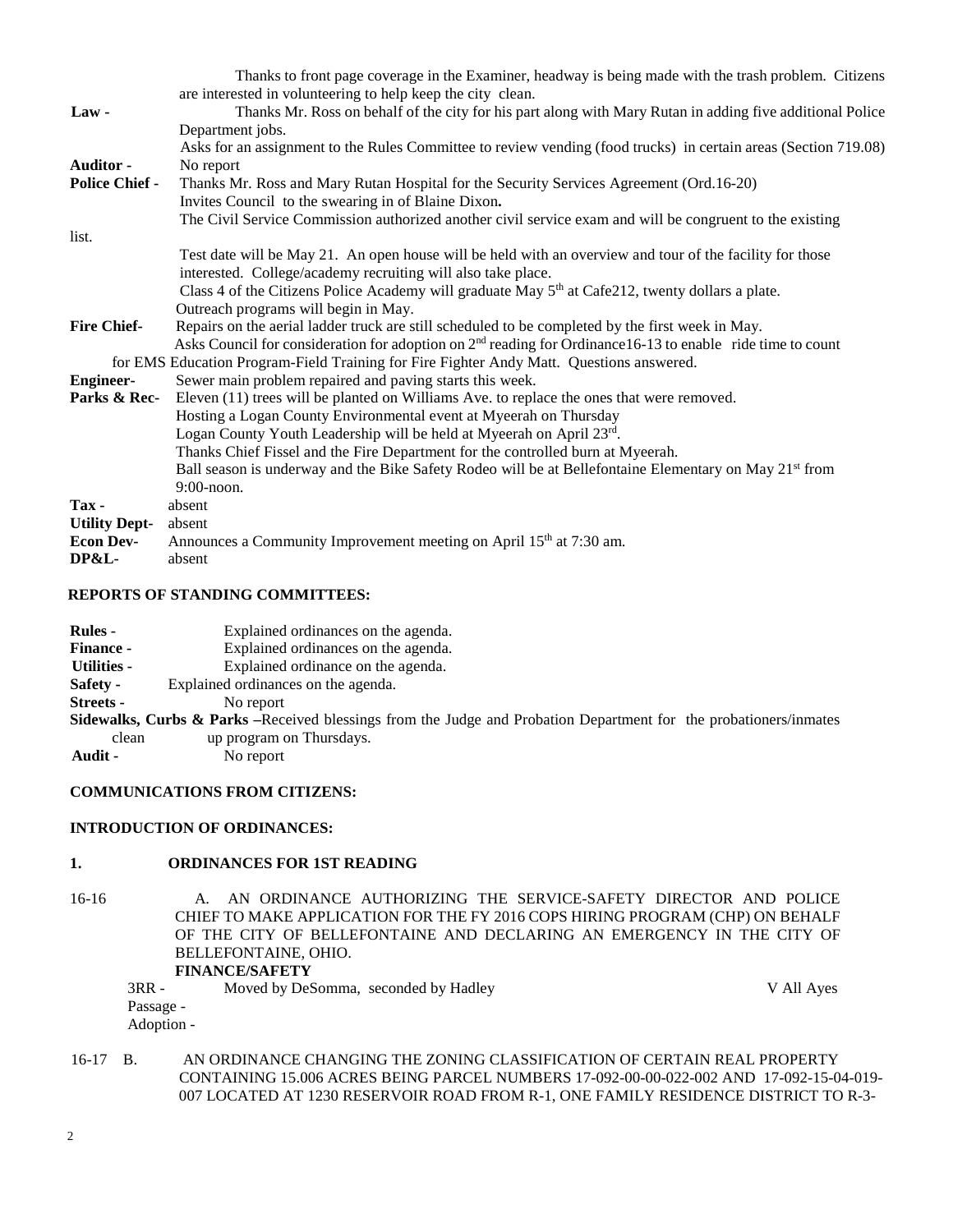#### C, CONDOMINIUM RESIDENCE DISTRICT, AMENDING THE ZONING MAP AND DECLARING AN EMERGENCY IN THE CITY OF BELLEFONTAINE, OHIO (LEVAN/CUMMINGS) **RULES**

3RR - Moved by Hager, seconded by Hadley V Ayes, Wagner-no, Springsabstain Passage - Adoption - 16 -18 C. AN ORDINANCE AUTHORIZING THE HIRING OF PART-TIME SEASONAL EMPLOYEES FOR SUMMER 2016 EMPLOYMENT FOR THE WATER DEPARTMENT AND STREET DEPARTMENT, AUTHORIZING APPROPRIATIONS THEREFORE AND DECLARING AN EMERGENCY IN THE CITY OF BELLEFONTAINE, OHIO. **FINANCE** 3RR - Moved by Baker, seconded by DeSomma V All Ayes Passage - Adoption - 16-19 D. AN ORDINANCE AUTHORIZING AND DIRECTING THE SERVICE-SAFETY DIRECTOR TO ENTER INTO CONTRACT WITH LOGAN COUNTY ENGINEER'S OFFICE FOR A CHIP SEAL OVERLAY OF THE CITY AND CITY-PARKS PORTION OF THE DRIVES NEAR WPKO AND THE HIGH POINT CHURCH AND DECLARING AN EMERGENCY IN THE CITY OF BELLEFONTAINE, OHIO. **FINANCE** 3RR - Moved by Baker, seconded by DeSomma V All Ayes Passage - Adoption – 16-20 E. AN ORDINANCE AUTHORIZING THE SERVICE-SAFETY DIRECTOR AND POLICE CHIEF TO ENTER INTO A SECURITY SERVICES AGREEMENT WHEREBY THE CITY OF BELLEFONTAINE AND THE BELLEFONTAINE POLICE DEPARTMENT WILL PROVIDE MARY RUTAN HOSPITAL SECURITY SERVICES AND DECLARING AN EMERGENCY IN

3RR- Moved by DeSomma, seconded by Hadley V All Ayes Passage-Adoption-

THE CITY OF BELLEFONTAINE, OHIO. **SAFETY**

## **2. ORDINANCES FOR 2ND READING**

16-13 A. AN ORDINANCE AUTHORIZING THE FIRE CHIEF AND/OR SERVICE-SAFETY DIRECTOR TO ENTER INTO AN AGREEMENT WITH OHIOHEALTH CORPORATION FOR AN EMS EDUCATION PROGRAM-FIELD TRAINING FOR A PERIOD OF TWO YEARS AND DECLARING AN EMERGENCY IN THE CITY OF BELLEFONTAINE, OHIO. **FINANCE**

| $3RR -$    | Moved by Baker, seconded by DeSomma | V All Ayes |
|------------|-------------------------------------|------------|
| Passage -  | Moved by Baker, seconded by DeSomma | V All Ayes |
| Adoption - | Moved by Baker, seconded by DeSomma | V All Ayes |

16-14 B. AN ORDINANCE AUTHORIZING THE SERVICE-SAFETY DIRECTOR AND/OR THE CLERK OF THE BELLEFONTAINE MUNICIPAL COURT TO ENTER INTO CONTRACT WITH INNOVATIVE FINANCIALO TECHNOLOGIES, LLC FOR CREDIT CARD PAYMENT PROCESSING SERVICES FOR BELLEFONTAINE MUNICIPAL COURT AND DECLARING AN EMERGENCY IN THE CITY OF BELLEFONTAINE, OHIO.

#### **FINANCE**

3RR- Moved by Baker, seconded by DeSomma V All Ayes